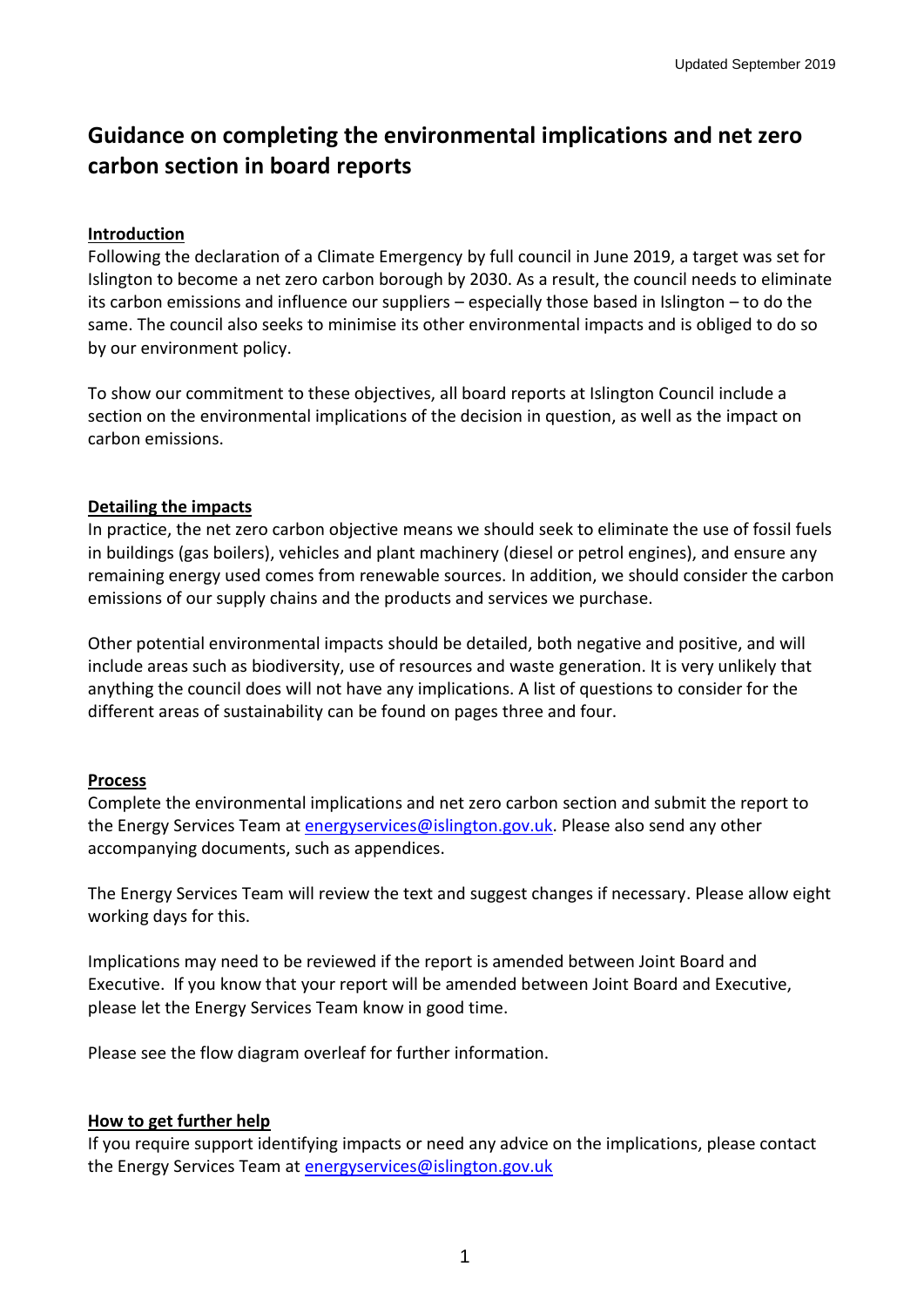## **Flowchart**

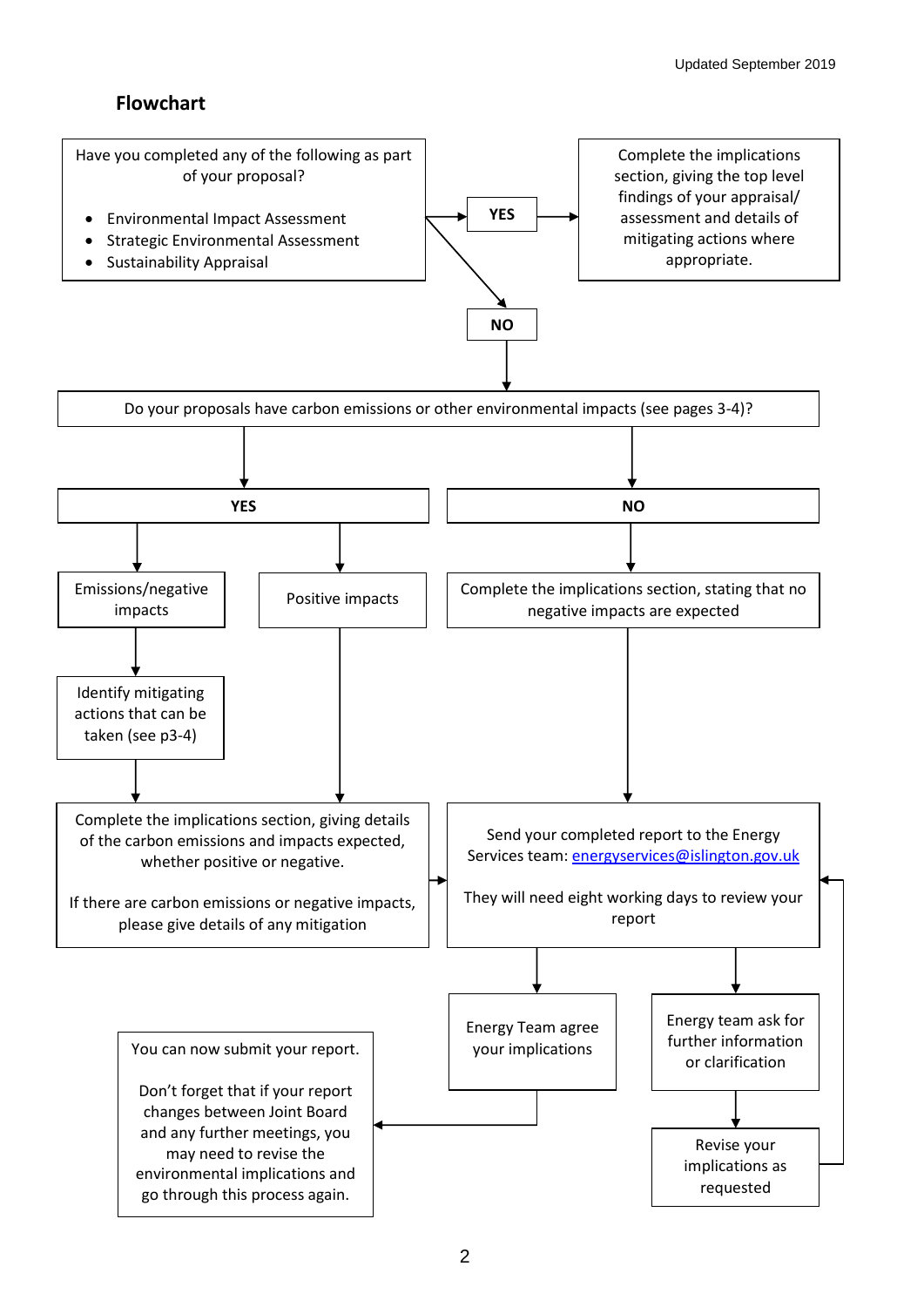| <b>Type of</b><br>Impact | <b>Background information</b>                                                                                                          | <b>Questions to consider</b>                                                                                                                             |
|--------------------------|----------------------------------------------------------------------------------------------------------------------------------------|----------------------------------------------------------------------------------------------------------------------------------------------------------|
| Carbon<br>emissions      | Islington Council is committed to a net zero carbon borough by 2030.<br>This means eliminating all carbon emissions from buildings and | Does your proposal result in new carbon emissions or fail to eliminate<br>existing emissions?                                                            |
|                          | vehicles and supplying the remaining energy from renewable sources.                                                                    | If so, why have you not been able to eliminate the emissions? Is your<br>proposal at least reducing emissions and preparing for net zero in some<br>way? |
| Energy use               | In order to eliminate our carbon emissions, we need to maximise the                                                                    | Does your proposal result in energy use starting or continuing?                                                                                          |
|                          | energy efficiency of buildings and vehicles to allow them to be                                                                        | If so, what measures are you taking to minimise energy consumption and                                                                                   |
|                          | powered by renewable energy.                                                                                                           | maximise the use of renewable energy?                                                                                                                    |
| Use of                   | You will need to consider the use of resources as components in any                                                                    | Do you need to use natural resources?                                                                                                                    |
| natural                  | goods and materials that you use in large quantities.                                                                                  | If so, are there opportunities to reduce consumption or use renewable                                                                                    |
| resources                |                                                                                                                                        | sources, reclaimed or second hand products, recycled products or                                                                                         |
|                          | If you need to use timber, be aware that local authorities are obliged                                                                 | sustainably sourced virgin materials? Can you reduce future use of                                                                                       |
|                          | to purchase it from sustainable sources such as those that are Forest                                                                  | resources, for example by avoiding things that will need to be regularly                                                                                 |
|                          | Stewardship Council (FSC) approved or similar.                                                                                         | painted?                                                                                                                                                 |
| Travel and               | Even if the vehicles your service use are zero emission, they still                                                                    | Do your proposals require fleet or deliveries?                                                                                                           |
| transport                | contribute to congestion, worsening pollution from non-electric                                                                        | If so, have you considered ways to minimise the number of vehicles                                                                                       |
|                          | vehicles.                                                                                                                              | movements or specifying travel/logistics plans?                                                                                                          |
| Waste and                | Islington is committed to waste minimisation and recycling.                                                                            | Do the proposals generate waste?                                                                                                                         |
| recycling                |                                                                                                                                        | If so, is the waste hazardous or general?                                                                                                                |
|                          | Waste legislation is wide-ranging and complex and a major risk in                                                                      |                                                                                                                                                          |
|                          | terms of legal compliance.                                                                                                             | Has your report considered the 3 Rs: reduce, reuse, recycle?                                                                                             |
| Climate                  | Your report should consider the implications of likely future climate                                                                  | Has your report considered the implications of likely future climate                                                                                     |
| change                   | change, such as increased temperatures, changed rainfall patterns                                                                      | changes?                                                                                                                                                 |
| adaptation               | and extreme weather events.                                                                                                            | Have you considered appropriate adaptation measures? Examples                                                                                            |
|                          |                                                                                                                                        | natural cooling, landscaping that prevents surface water run-of etc                                                                                      |